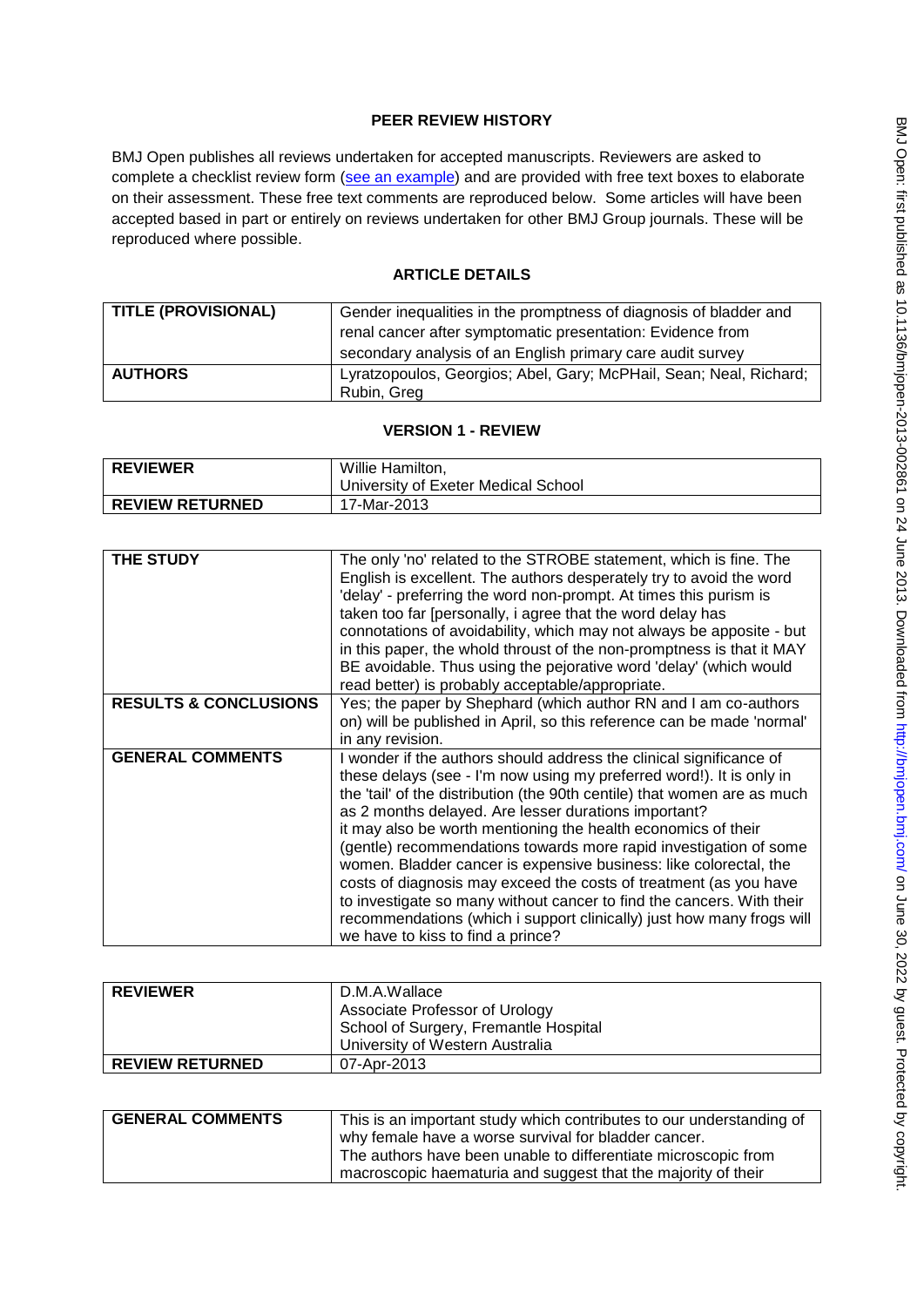| haematurias were macroscopic. This may be very relevant for future   |
|----------------------------------------------------------------------|
| research and application of this paper to changing practice. Could   |
| the authors discuss why they could not collect this. This might be   |
| important when it comes to further analysis of the reasons for delay |
| in the group with no history of visible haematuria.                  |
| No staging information is given about the bladder cancers. Cancer    |
| registries have varied in their reporting of non-invasive bladder    |
| cancers. Were all bladder tumours included or was carcinoma in situ  |
| and papillary non-invasive tumours (pTa) excluded? Was the study     |
| under powered to compare staging difference according to             |
| promptness of referral?                                              |
| The authors have calculated to total numbers of women in the UK      |
| who may be affected by delayed referral. Are they also able to       |
| calculate what the overall increase in referrals to urology          |
| departements would be if this were to be addressed? It would         |
| appear that this might be quite a modest number when compared to     |
| the total numbers being referred and could be absorbed.              |

## **VERSION 1 – AUTHOR RESPONSE**

Reviewer 1: Willie Hamilton, University of Exeter Medical School

1. The English is excellent. The authors desperately try to avoid the word 'delay' - preferring the word non-prompt. At times this purism is taken too far [personally, i agree that the word delay has connotations of avoidability, which may not always be apposite - but in this paper, the whold throust of the non-promptness is that it MAY BE avoidable. Thus using the pejorative word 'delay' (which would read better) is probably acceptable/appropriate.

Thank you. We have revisited the text and made changes in the spirit suggested by Professor Hamilton where it was possible to do so, mainly using the word "timeliness" or similar.

2. The paper by Shephard (which author RN and I am co-authors on) will be published in April, so this reference can be made 'normal' in any revision.

We have now included this reference.

3. I wonder if the authors should address the clinical significance of these delays (see - I'm now using my preferred word!). It is only in the 'tail' of the distribution (the 90th centile) that women are as much as 2 months delayed. Are lesser durations important? it may also be worth mentioning the health economics of their (gentle) recommendations towards more rapid investigation of some women.

Looking at the 75th percentile values, it is apparent that a quarter of women experiences about twice as long a primary care interval than a quarter of men. We conceptualise the issue of delays in diagnosis after presentation to a GP with cancer symptoms as one that is consequential for the experience of all patients; but also one that is consequential for clinical outcomes (e.g. treatment eligibility and cancer survival) for some patients, see Discussion, 3rd paragraph, start.

"We believe that the principal reason for improving the promptness of cancer diagnosis among symptomatic patients is to ensure as positive an experience of cancer care as possible for all patients,9,10,11,12 although achieving such improvements may also help to improve treatment and prognosis for some. Indeed, there is some evidence indicating an association between diagnostic delay and worse oncological outcomes for patients with bladder cancer presenting with haematuria.31,32 ….."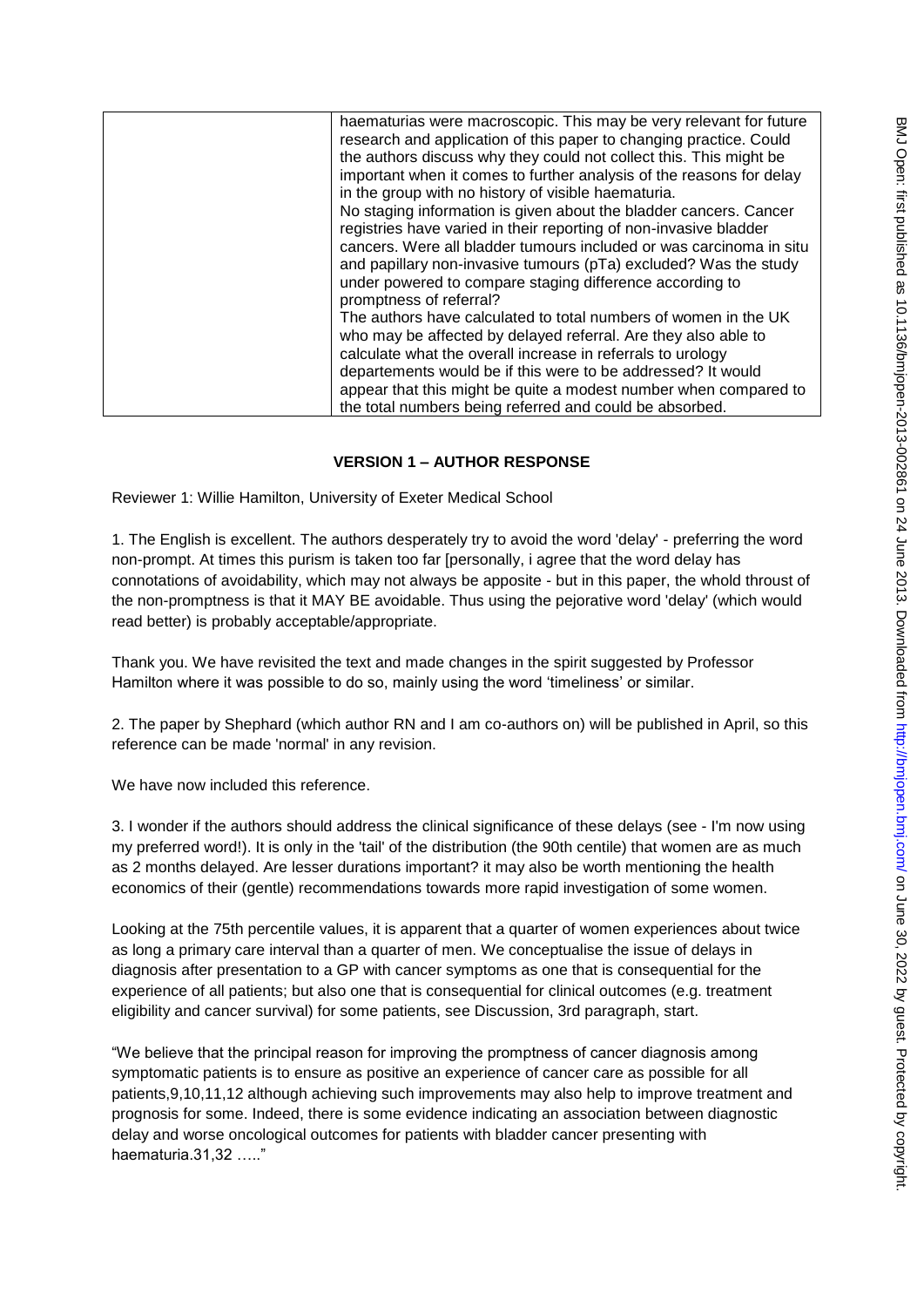References in the above section:

31 Wallace DM, Bryan RT, Dunn JA, Begum G, Bathers S; West Midlands Urological Research Group. Delay and survival in bladder cancer. BJU Int. 2002;89(9):868-78.

32 Hollenbeck BK, Dunn RL, Ye Z, Hollingsworth JM, Skolarus TA, Kim SP, Montie JE, Lee CT, Wood DP Jr, Miller DC. Delays in diagnosis and bladder cancer mortality. Cancer. 2010;116(22):5235-42.

Regarding health economics, we have modified the end of the 4th paragraph of discussion to now read (new text is denoted in red fonts).

"……The positive predictive value of haematuria for urological cancer is generally lower than 15% (depending on age),15 and is lower in women than men.16 This means that even in a hypothetical situation where all patients presenting to general practitioners with haematuria were referred promptly for specialist investigation, the great majority of them would be found not to have urological cancer. Nevertheless, clinical guidelines, such as those produced by NICE, mandate the referral of all patients who present with painless macroscopic haematuria independently of their gender –see also Methods.23 Health economics analyses to explore the cost-effectiveness of these clinical protocols may be justified. These realisations can also serve as potent reminders of the need for the development of newer tests (and particularly easily accessible and acceptable point-of-care tests) and service models."

4. Bladder cancer is expensive business: like colorectal, the costs of diagnosis may exceed the costs of treatment (as you have to investigate so many without cancer to find the cancers. With their recommendations (which i support clinically) just how many frogs will we have to kiss to find a prince?

Please see reply to the above comment.

Reviewer 2: D.M.A.Wallace, Associate Professor of Urology, School of Surgery, Fremantle Hospital, University of Western Australia

1. This is an important study which contributes to our understanding of why female have a worse survival for bladder cancer. The authors have been unable to differentiate microscopic from macroscopic haematuria and suggest that the majority of their haematurias were macroscopic. This may be very relevant for future research and application of this paper to changing practice. Could the authors discuss why they could not collect this. This might be important when it comes to further analysis of the reasons for delay in the group with no history of visible haematuria.

Thank you for this very important comment, which has led to a substantial improvement of the paper: The analysis in "version 1" used an aggregate definition of "haematuria" (not otherwise denominated into macroscopic or microscopic). That operational definition did aggregate information from free text entries in a (separate) data item ('what was the main presenting symptom'), but used a semiautomated approach (in Excel) and involved no clinical input. The Reviewer"s comment prompted us to re-examine the available data, and we were able to produce anew a robust definition of macroscopic haematuria (excluding microscopic haematuria presentations) going through all the available information on a record-by-record basis and using the clinical knowledge of three of the authors (GR, RDN and GL). This resulted in a small increase in the number of cases with haematuria